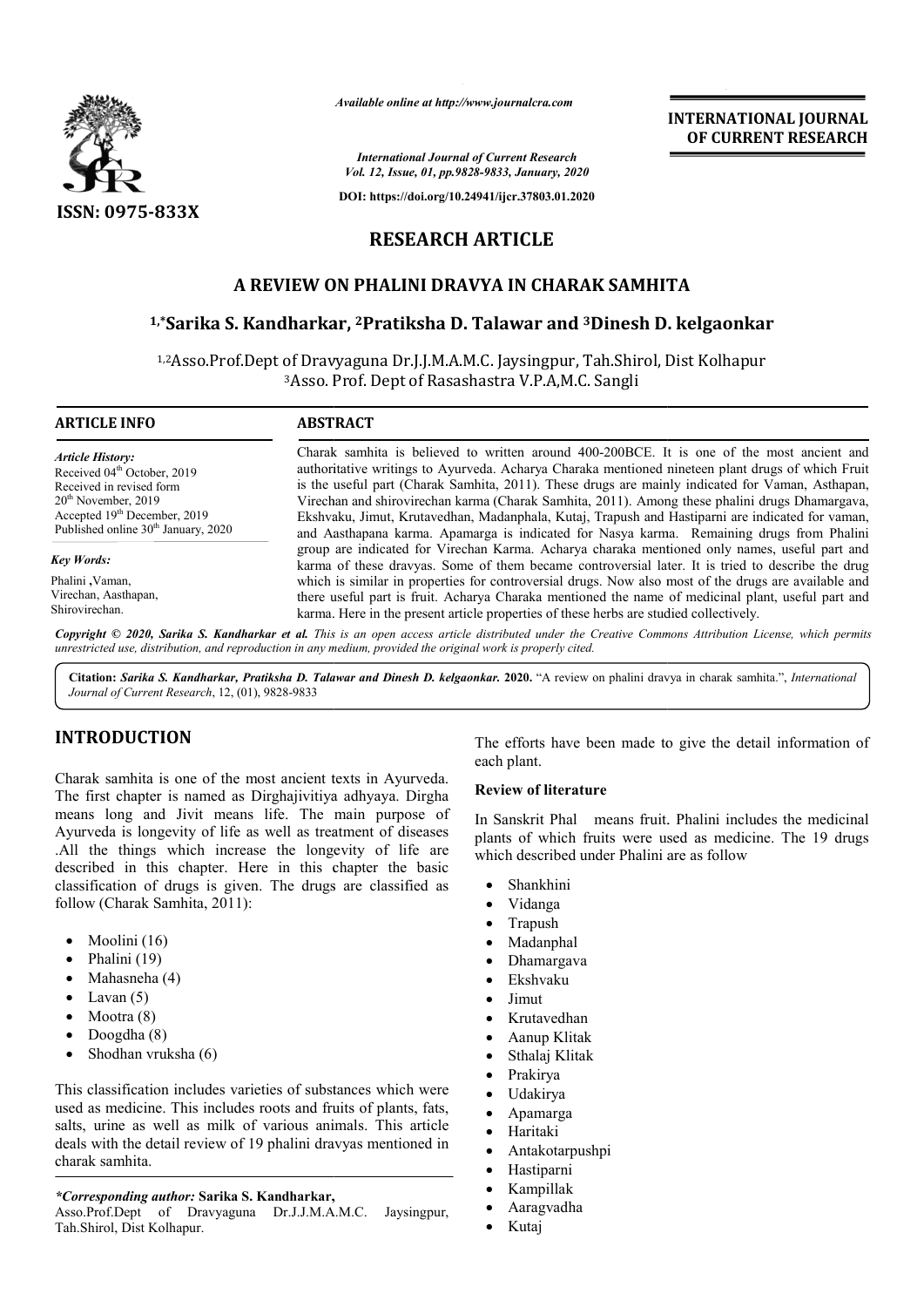## **Information of plants**

Shankhini (Dravyagun vigyan, 2017)<sup>:</sup> It is a controversial drug .Here Euphoria dracunculoides is considered as Shankhini according to Aacharya Priyavrat Sharma. Aacharya Charak indicated the use of Shankhini phala for Virechana karma. It is also included in Bhedaniya Mahakashaya of charak Samhita. It is mentioned with Saptala herb in Charak kalpasthana .It is also mentioned in Phalasavayoni. The use of Shankhini pallav (young leaves) is mentioned in Udar roga. The use of Shankhini is mainly mentioned in Vrushik visha. In Sushrut Samhita Shankhini is mentioned under Shodhan kashay. In shyamadi Gana Saptala and Shankhini both are mentioned .Both herbs are mentioned in Adhobhaghara and ubhayatobhagahar Gana .shankhini is also mentioned in tikta varga. Sushruta mentioned the use of Taila of both Saptala and Shankhini as Adhobhag doshahar, Krumi, kapha, Kushtha ,vata har and dushtavrana shodhan. Shankhini beeja Mashi beneficial in Nadivrana. The Taila Prepared with Saptala and Shankhini swarasa was used for Parisheka in Apatanak Vyadhi.

Synonyms- Tiktala, Yavatikta, Akshipidak. (charak) Shwetabudhna, Shwetbhallataki (chakrapani) Yavatikta, Yavatiktabheda (sudugdha, Bruhatpatra), Shwetashriphalika, Saptalabheda (Dalhan) Latin Name- Euphoria dracunculoides Family- Euphorbiaceae Part used-Beeja (seeds)

## **Vindang (Bhavprakash Nighantu, 2010)**



Latin Name- Embelia ribes Family- Myrsinaceae

### **Part used- Phal**

Rasa- Katu Guna-Tikshna, Ruksha, Laghu Doshaghnata- Vatahar, Kaphahar Karma-Agnivardhak Rogaghnata- Shool, Adhman, Udar, Krumi, Vatarog, Vibandha

### **Trapush (Bhavprakash Nighantu, 2010)**

Latin Name- Cucumis sativus Family- Cucurbitaceae Part used- Fruit, Seeds Properties of Immature fruit,



Mature fruit and seeds are different .Those are enclosed in the table below.

## **Madanphal (Bhavprakash Nighantu, 2010)**



Latin Name- Randia dumetorum Family- Rubiaceae Part used- Fruit, Seeds, pulp Rasa- madhur, Tikta Guna-Ushna,Ruksha,Laghu Doshaghnata- Vatahar, Kaphahar Karma-Vamak,Lekhan Rogaghnata- Vidradhi, Pratishyay, Vran, Kushtha, Aanah, Shotha, Gulma, Kshata

### **Dhamargava (Bhavprakash Nighantu, 2010)**



Latin Name-Luffa aegyptica Family- Cucurbitaceae Part used**-** Fruit, Seeds, leaves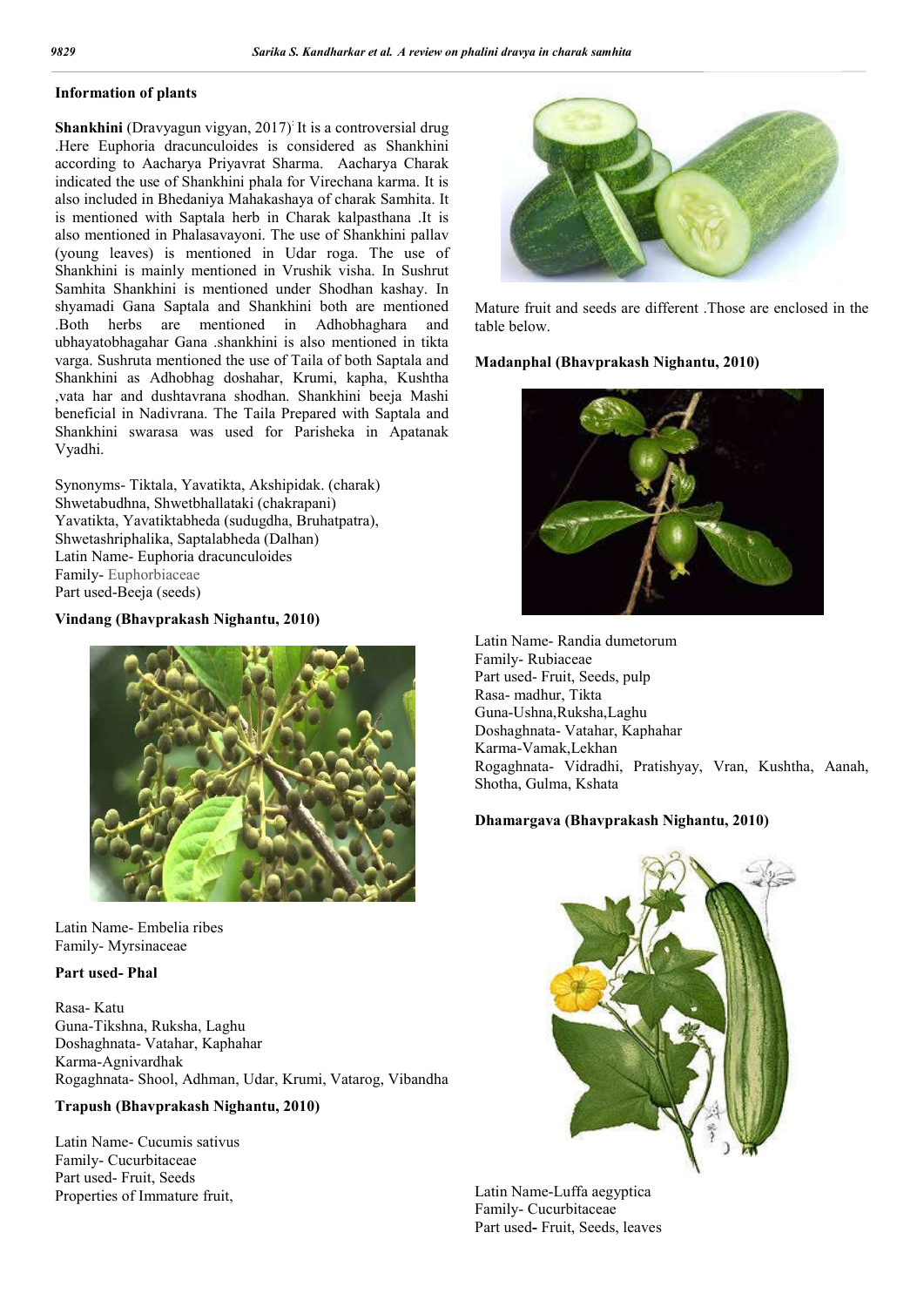|                | Rasa   | ( iuna         | Doshaghnata                    | Rogaghnata                            |
|----------------|--------|----------------|--------------------------------|---------------------------------------|
| Immature fruit | Madhur | Sheeta, laghu  | pittashamak                    | Trushna, klam, Raktapitta, Dahashamak |
| Mature fruits  | Amla   | ushna          | Pittajanak, kapha, vatanashak. |                                       |
| Bija           | Madhur | Sheeta.Ruksha. | pittashamak                    | Mutrakruccha, Raktavikar,             |

### Rasa-Tikta Vanya Dhamargava Karma-Beeja- Vamak .Virechak Guna-snigdha Doshaghnata-vata,pittashamak Rogaghnata- Raktapita

### **Ekshvaku (Bhavprakash Nighantu, 2010)**

Latin Name- Lagenaria vulgaris Family- Cucurbitaceae Part used- Phal (Fruit) Rasa- Tikta Guna-Sheeta Doshaghnata- Vata Pitta nashan Karma-Vamak .Virechak Rogaghnata- Pttajwar, vatajwar, vishaghna, kasahar



# **Jimut<sup>10</sup>**

Latin Name- Luffa echinata Family- Cucurbitaceae Part used- Phal (Fruit), Panchang Rasa- Tikta Guna-Tikshna, Ushna Karma-Vamak Rogaghnata- Kaphaj Arsha, Shofa, Pandu,, Kshay, Krumi, Hikka. Matra-125-250ml



**Krutavedhan (Bhavprakash Nighantu, 2010)**

Latin Name- Luffa acutangula Family- Cucurbitaceae

Part used- Fruit Rasa-Madhur Guna-sheeta Doshaghnata-pittashamak,kaphavata vardhak Karma- Beeja-Vamak ,virechak Rogaghnata- Shwas, kas,jwar,krumi



# **Aanup Klitak12**

It is a controversial drug . Referances from samhitas

- **Charak –**Phalini Dravya (su.A.1), mentioned as Virechan dravya- Klitak kwatha ( Vi.A.8/16)
- **Sushrut** In the treatment of Pittarbuda andJathar roga Klitak siddha grutha is indicated.(chi. 18/14), while counting Mulavisha Klitak is the first drug mentioned.
- **Ashtang Hriday-**Not mentioned may be because of its use had been stopped due to its toxicity.
- Klitak was a common word used for the drugs that were imported. According to Priyavrat Sharma's conclusion after critical reviewing it is not possible to decide which is the drug

### **Aanup Klitaka**

# **Sthalaj Klitak12**

It is a controversial drug . Referances from samhitas

**Charak –**Phalini Dravya (su.A.1), mentioned as Virechan dravya- Klitak kwatha ( Vi.A.8/16)

**Sushrut**- In the treatment of Pittarbuda andJathar roga Klitak siddha grutha is indicated.(chi. 18/14), while counting Mulavisha Klitak is the first drug mentioned.

**Ashtang Hriday-**Not mentioned may be because of its use had been stopped due to its toxicity.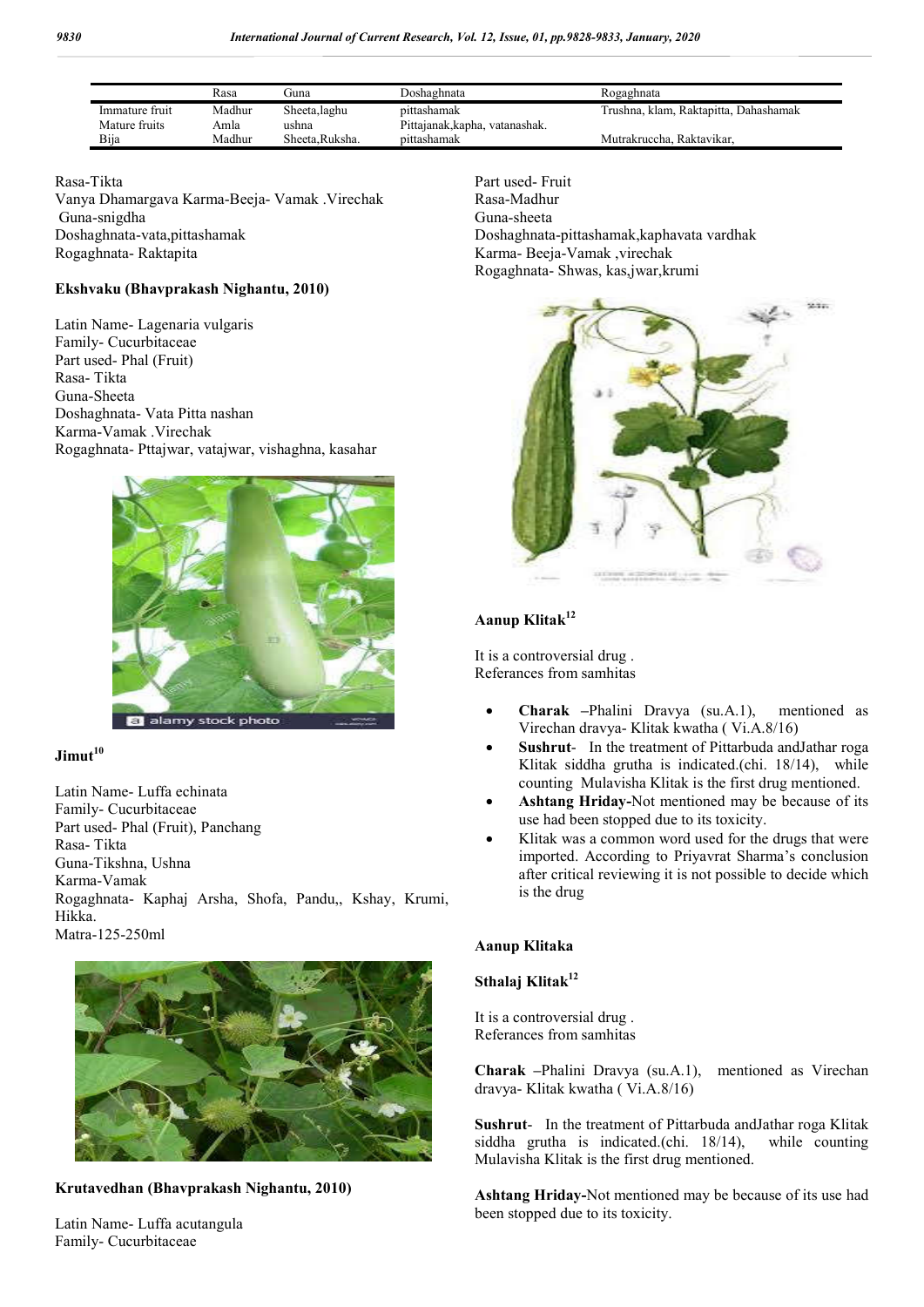Klitak was a common word used for the drugs that were imported. According to Priyavrat Sharma's conclusion after critical reviewing it is not possible to decide which the drug Sthalaj Klitak is**.**

### **Prakirya (Bhavprakash Nighantu, 2010)**

Charak mentioned prakirya as virechan dravya (vi A. 8).



Latin Name- Holoptelia integrifolia Family- Ulmaceae

Part used- Fruits, Bark, root Rasa- Tikta, Kashay Vipak-Katu Virya-ushna Karma- Bhedan Rogaghnata-Shothahar,

**Udakirya (**Bhavprakash Nighantu, 2010**)** Charak mentioned prakirya as virechan dravya (vi A. 8). Latin Name- Pongamia Pinnata

Family- Fabaceae



Part used- Fruits, seeds, seed oil, leaves Guna-Laghu Vipak-Katu Virya-ushna Karma- Bhedan Doshaghnata- Kaphavatahar. Rogaghnata-Prameha, Arsha,Krumi,Kushta

### **Apamarga (Bhavprakash Nighantu, 2010)**

Latin Name-Achyranthus aspera Family- Amaranthaceae Part used- Fruits, roots, seeds Rasa- Tikta,Katu Guna-Tikshna



#### Virya-Ushna

Karma- Deepan,Pachan,Pittavirechan, Vamak, Mutrajanan, Kaphaghna,Vishaghna,Krumighna

Matra-Roots, seeds-5-10g, Kshar-0.5-1g,mulakwath-15-50ml

## **Haritaki (**Bhavprakash Nighantu, 2010**)**



Latin Name- Terminalia chebula Family- Combretaceae Part used- Fruits, Rasa-, Kashay pradhan lavanvarjit pancharasa Vipak-Katu Virya-ushna Karma- Deepan, Medhya, Rasayan, Chakshushya,Aayushya, Bruhan, Anuloman, Rogaghnata- Shwas, Kasa, Prameha, Arsha, Kushta, Shoth,

Udar, Krumi, Grahani, Vibandh, Vishamjwara, Gulma, Aadhman, Trushna, Chardi, Hikka, Kandu, Kamala, Shul, Anah, Pliha rog, Yakrut rog, Ashmari, Mutrakruccha, Mutraghat.

### **Antakotarpushpi (Dravyagun vigyan, 2017)**

It is a controversial drug. It is mentioned only one time in charak samhita as a member of phalini varga. Chakrapani mentioned the drug as Nilabudhna. Antakotar (funnel shaped flower) flowers are seen in convolvulaceae family so it should be the drug of convolvulaceae family. Now days Krushnabeeja (Ipomoea nil) seeds are used as Antakotarpushpi. (P.Sharma)

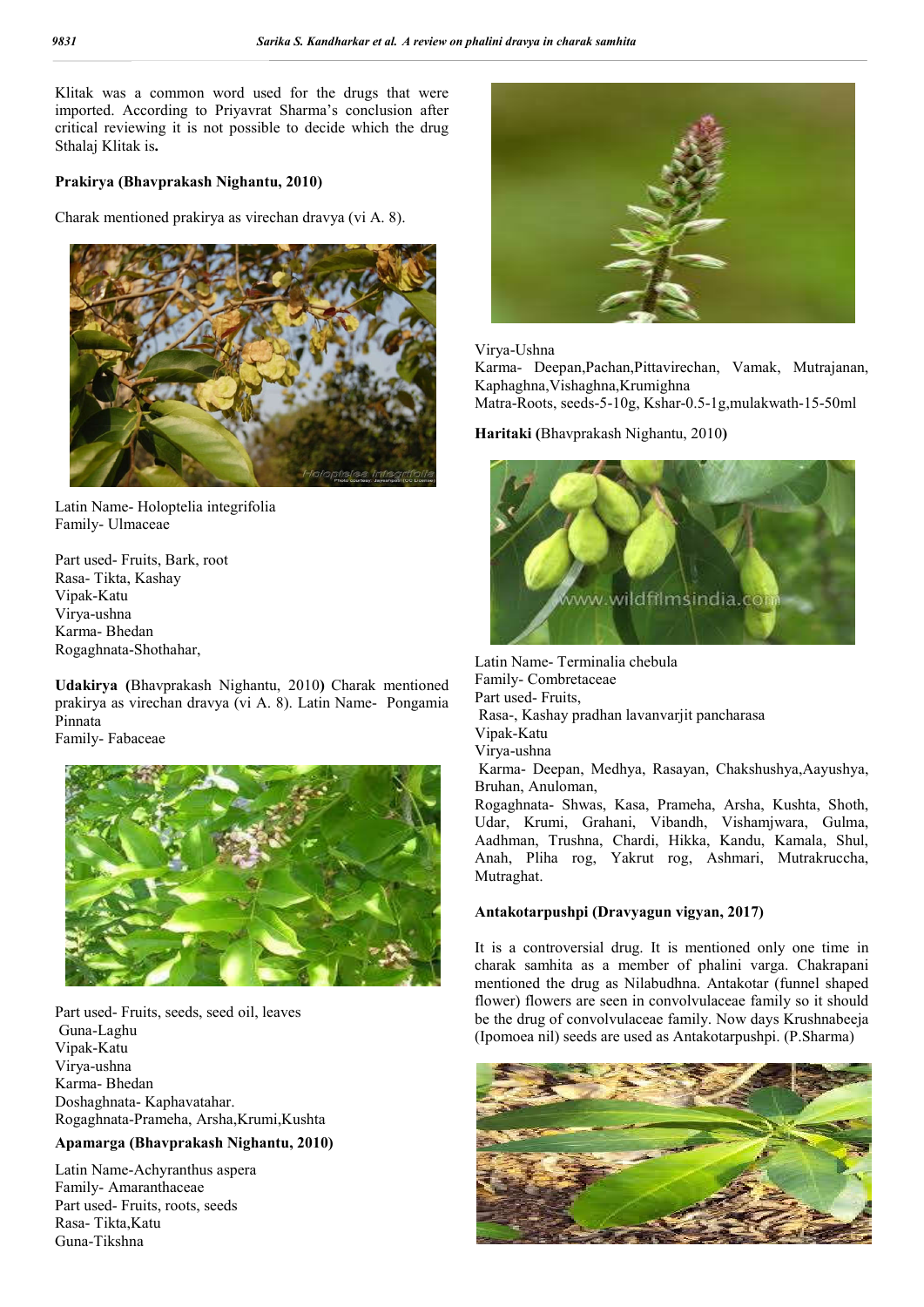**Hastiparni (Bhavprakash Nighantu, 2010):** It is mentioned as Nagdanti in bhavprakash nighantu. Nagadanti and Hastidanti are Sanskrit synonyms of the same plant.

Latin Name- Croton oblongifolius Family- Euphorbiaceae Part used- Root bark (moolatwak) Rasa- Katu, Tikta Guna- Ruksha Doshaghnata- Vatahar, Kaphahar Karma- Medhavardhak, Vishadoshanashana, Pachan, Sothanashan, Rogaghnata- Gulma, udar, Kustha.



#### **Kampillak (Bhavprakash Nighantu, 2010)**

Latin Name- Mallotus philippensis Family- Euphorbiaceae Part used- phalaraj Ras-Katu Veerya- Ushna Doshaghnata- Kaphahar,pittahar Karma- Rechan Rogaghnata- Raktapitta, Krumi, Gulma, Udar, Vran, Prameha, Visha, Ashmari.



### **Aaragvadha (Bhavprakash Nighantu, 2010)**

Latin Name- Cassia fistula Family- Fabaceae Part used- phalamajja Ras-Madhur Guna- Guru Vipak- Madhur Veerya- Sheeta Doshaghnata- pittahar, Kaphahar Karma- Mrudu Rechan, Rochan Rogaghnata- Jwar, Hridrog, Udavarta, Shul, Kushtaghna

## **Kutaj<sup>21</sup>**



Latin Name- Holarrhena antidysentrica Family- Apocynaceae Part used- Bark, Seeds Ras- Katu, Kashay Guna- Ruksha Vipak- Katu Veerya- Sheeta Doshaghnata- pittahar, Kaphahar Karma- Dipan, Rogaghnata- Arsha, Atisara, Trushna,Aamahar,Kushta

# **DISCUSSION**

Among these phalini drugs Dhamargava, Ekshvaku, Jimut, Krutavedhan, Madanphala, Kutaj, Trapush and Hastiparni are indicated for vaman, and Aasthapana karma. Apamarga is indicated for Nasya karma. Remaining drugs from Phalini group are indicated for Virechan Karma. Acharya charaka mentioned only names, useful part and karma of these dravyas. Some of them became controversial later. It is tried to describe the drug which is similar in properties for controversial drugs. Now also most of the drugs are available and there useful part is fruit. Among the nineteen phalini drugs Shankhini, Anup klitak, Sthalaj klitak, Antakotarpushpi are now controversial. Vidang fruit commonly used as krimighna, virechana. Trapush, Dhamargava, Ekshavaku, jimut, krutavedhan, prakirya, hastiparni are indicated for vaman and ashthapna but now not commonly used by practitioners. Udakirya, haritaki, kampillaka, aragvadha kutaj beeja, are indicated for virechan and are used commonly. Apamarg is used for nasy karma.

#### **Conclusion**

Now days Panchakarma treatment has became very popular because of its assuring results in many diseases. People in the present era prefer Ayturvedic treatment. For Vaman treatment charak had indicated many drugs but today very few drugs are practically used. Ancients had introduced us to verity of drugs .So it is the scope to use and evaluate their results.

## **REFERANCES**

- Charak Samhita ,Sutrasthan , Deerghajiitiya Adhyay shlok no 74., vol 1, edited by Acharya Vidyadhar Shukla and Prof. Ravi Dutt Tripathi, forwarded by Acharya Priya Vrata Sharma ,Chaukhambha Sanskrit Pratishthan Delhi. (2011) page no.43.
- Charak Samhita ,Sutrasthan , Deerghajiitiya Adhyay shlok no 85-86., vol 1, edited by Acharya Vidyadhar Shukla and